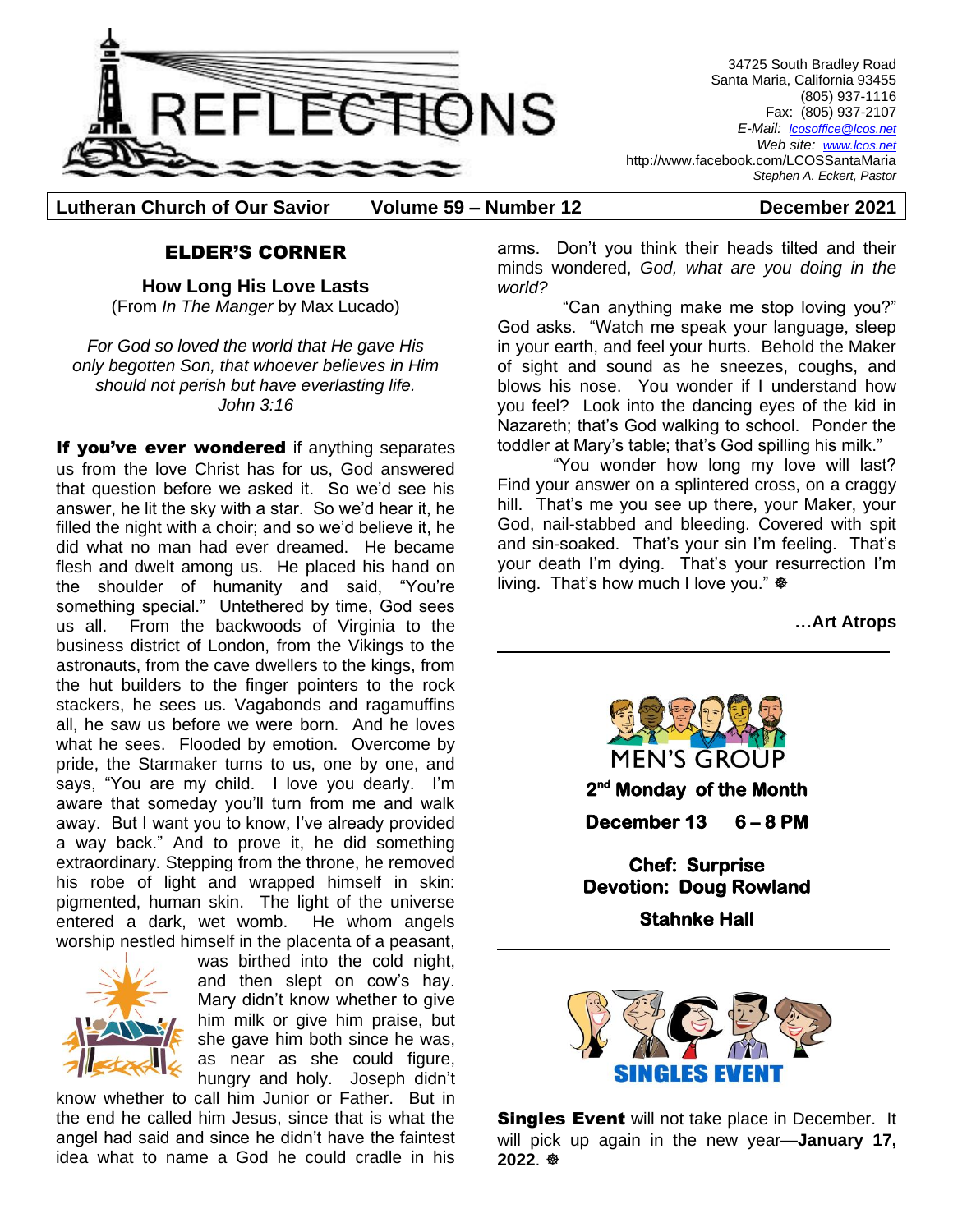#### MOWING IN DECEMBER

**Dec 04 – Mark Hathaway Lucas Mayes Dick Scholar Dec 18 – Corey Maddison Harold Oliver**



- **Dec 02** Harold Oliver
- **Dec 03** Susan Atrops
- **Dec 04** Don Pfingsten **Dec 06** Karl DiModica
- **Dec 07** Floyd Olson
- **Dec 08** Vicki Amaral
- **Dec 09** Mary Windsheimer
- **Dec 13** Linda Bornhoft, Fred Lee
- **Dec 14** Estelle Schofield, Debbie Wobrock
- **Dec 15** June Hahn
- **Dec 16** Louis DiModica, Richard Mininger
- **Dec 17** Darrell Heuchert
- **Dec 23** Jean Janssen
- **Dec 25** Deborah Rich
- **Dec 28** Debra Mattson, Devon Zamudio, Ivy Zamudio
- **Dec 30** Richard Gagnon, Clara Rowe
- **Dec 31** Trevor Schofield



- **Dec 10** Gerry & Marilyn Wagner
- **Dec 21** Jordan & Julie Hahn
- **Dec 22** Rudy & Cheryl Stowell
- **Dec 27** David & Debbie Wobrock

#### CHRISTMAS POINSETTIAS



A limited number of poinsettia plants will be available this year for Christmas. There will be nine (9) regular-size plants (\$11/each) and/or  $\overline{\mathbf{Poinset}}$  four (4) extra-large plants (\$25 each). Traditionally, these are ordered in memory of a loved one or for

blessings received. *They may be picked up after the service on Sunday, December 26.* Please call Anne at the Church Office (805-937-1116) to reserve your plant(s). **First come—first served!!**



**Dec 5 – Communion 8:30 AM –** Susan Wilcox **10:30 AM –** Stephanie Clavin **Flowers:** Molly Williams in memory of Paul

- **Dec 12 – 8:30 & 10:30 AM –** Deborah Maddison **Flowers:** Carol & Jon LaBelle's birthdays – Jim LaBelle
- **Dec 19 – Communion 8:30 AM –** Becky Zielke **10:30 AM –** Kelly Olney **Flowers:** Ruth Lange's (December) birthday
- **Dec 24 - 6:30 PM – Christmas Carols 7:00 PM – Christmas Eve Candlelight Service –** Peggy Payne/ Connie Hathaway **Flowers: OPEN**
- **Dec 25 – No Services**

**Dec 26 – Communion 10:00 AM –** Marianne Heuchert/ Marjorie Hord (Set-Up); Caydee Eckert (Clean-Up) **Flowers: OPEN**

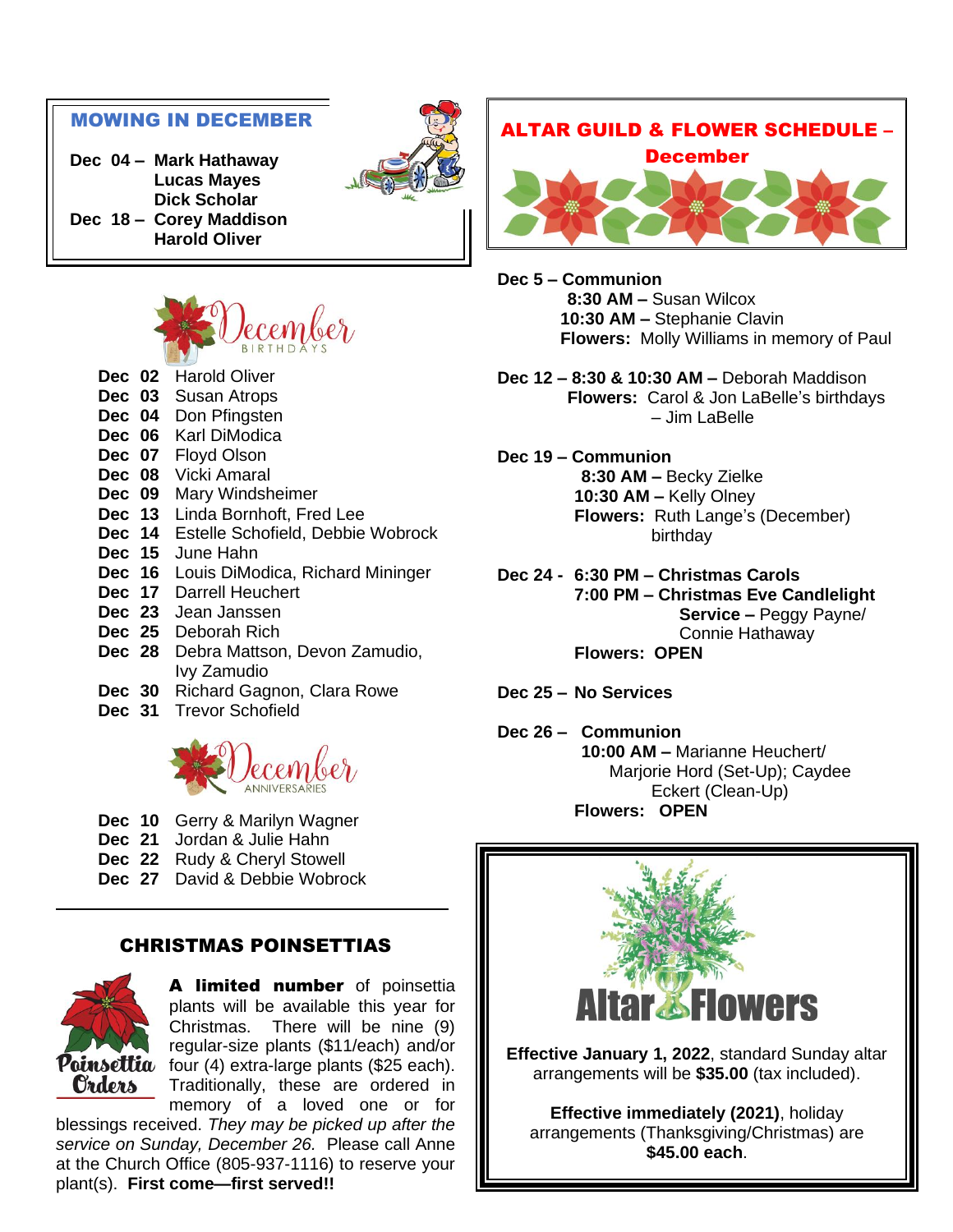

### YOUTH DOUGHNUT COUPON FUND-RAISER

#### **1 Digital Coupon for ONE DOZEN Original Glazed Donuts = \$10**

#### **Help the kids make it to the National Youth Gathering next summer!**

**About the Gathering:** Held every 3 years since 1980, the LCMS Youth Gathering provides thousands of youth and adults the opportunity to come together as a community of God's people to be encouraged in their walk with Jesus Christ and learn about the Christian faith and their Lutheran identity.

**Email [dcmaddison77@gmail.com](mailto:dcmaddison77@gmail.com) with the quantity wanted by December 10, 2021**. The order needs to be made all at once, so NO LATE ORDERS can be accepted!

**You may pay** by check made payable to: **LCOS**

**or**

**Pay online at <http://lcos.net/donate-now/>** by selecting the "Youth (NYG) Fundraiser" on the "Select Fund" drop-down menu. (Additionally, you may also designate that you would like the proceeds to go to the Preschool Fundraiser instead.)

#### **ADVENT WORSHIP SERVICES**

**7:00 p.m. December 1 December 8 December 15**

#### **CHRISTMAS WORSHIP SERVICES**

**Christmas Carols December 24 – 6:30 p.m.**

**Christmas Eve Candlelight Service December 24 – 7:00 p.m.**

**Christmas Day - December 25 – No Services Sunday, December 26 – 10:00 a.m. – Communion (1 service only)**

## **TRI-CITY SOUND CHORUS OF SWEET ADELINES INTERNATIONAL**

#### **presents**

**Christmas Friends and Family Concert Thursday, December 9, 2021 7:00 PM LCOS Sanctuary**

**Homemade Christmas centerpieces** and décor will be raffled. Refreshments will be served following the concert in Stahnke Hall. Proceeds from the raffle and a free-will offering will benefit local high school music scholarships. For more information, please contact: (805) 736- 7572.



**Sunday, December 12 5:00 - 6:00 PM**

**Christmas Extravaganza is back this year, just a little different! Sunday, December 12**, beginning at **5:00 p.m.**, animals will be on site for viewing and interaction. At 5:30 p.m., we will have a Christmas message video along with some caroling! Children can take home a goodie bag and some cookies. If you are able to bring 2 dozen cookies, please sign up on the table outside. *Cookies must be brought to the LCOS kitchen by Noon on December 12th .* Please wear gloves, if you can, while you bake the cookies.

**Joy to the world! The Lord is come!**

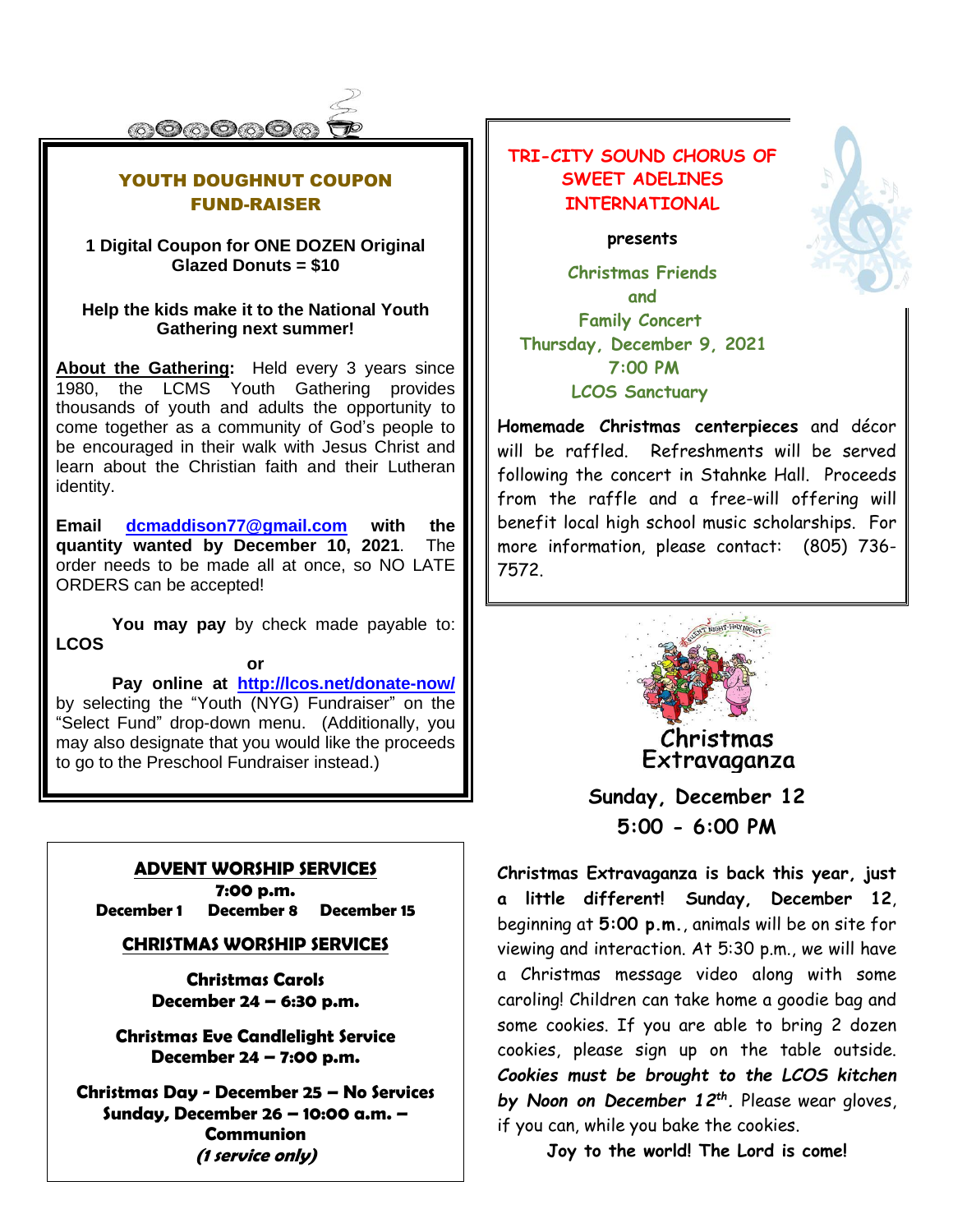#### **DECEMBER 2021 CHRISTIAN MINISTERS AT LUTHERAN CHURCH OF OUR SAVIOR**

| <b>DAY</b>                                                               | <b>TIME</b>                     | <b>ELDERS</b>                              | <b>LESSON</b><br><b>READER</b>             | <b>MUSIC</b><br><b>CHOIRS</b>                                                                                           | <b>SOUND SYSTEM</b>                                                          | <b>ALTAR GUILD/</b><br><b>FLOWERS</b>                                                                                                                |  |  |
|--------------------------------------------------------------------------|---------------------------------|--------------------------------------------|--------------------------------------------|-------------------------------------------------------------------------------------------------------------------------|------------------------------------------------------------------------------|------------------------------------------------------------------------------------------------------------------------------------------------------|--|--|
| $\blacktriangleleft$<br><b>Advent I</b>                                  | 7:00 PM                         | Dennis Payne                               |                                            | <b>Terry Murdock</b>                                                                                                    |                                                                              |                                                                                                                                                      |  |  |
| 5<br><b>Sunday</b><br><b>Communion</b>                                   | 8:30 AM                         | <b>Rudy Stowell</b><br>Jim LaBelle         | Gary Lange                                 |                                                                                                                         | Chad Thorstenson                                                             | Altar: Susan Wilcox (Early)<br>Altar: Stephanie Clavin (Late)                                                                                        |  |  |
|                                                                          | 10:30 AM                        | Tom Heuchert<br>Mark Hathaway              | Floyd Olson                                |                                                                                                                         | Chris Allen                                                                  | Flowers: Molly Williams in memory of<br>Paul                                                                                                         |  |  |
| 8<br><b>Advent II</b>                                                    | 7:00 PM                         | Art Atrops                                 |                                            |                                                                                                                         | Diana Brown                                                                  |                                                                                                                                                      |  |  |
| 12<br><b>Sunday</b>                                                      | 8:30 AM                         | Dennis Payne                               | Lisa DiModica                              |                                                                                                                         | Karl DiModica                                                                | Altar: Deborah Maddison                                                                                                                              |  |  |
|                                                                          | 10:30 AM                        | Tom Heuchert                               | <b>Brent Clavin</b>                        |                                                                                                                         | Diana Brown                                                                  | Flower: Carol & Jon LaBelle's<br>birthdays by Jim LaBelle                                                                                            |  |  |
| $\overline{15}$<br><b>Advent III</b>                                     | 7:00 PM                         | Jim LaBelle                                |                                            | Sanctuary<br>Choir                                                                                                      | Dennis Payne                                                                 |                                                                                                                                                      |  |  |
| 19<br><b>Praise</b><br>Sunday<br><b>Communion</b>                        | 8:30 AM                         | Mark Hathaway<br><b>Rudy Stowell</b>       | Jill Murdock                               | Praise<br>Team                                                                                                          | <b>Terry Murdock</b>                                                         | Altar: Becky Zielke                                                                                                                                  |  |  |
|                                                                          | 10:30 AM                        | <b>Todd Martin</b><br>Art Atrops           | <b>Melanie Mayes</b>                       | Praise<br>Team                                                                                                          | <b>Michael Southern</b>                                                      | Altar: Kelly Olney<br>Flowers: Ruth Lange's (December)<br>birthday                                                                                   |  |  |
| 24<br><b>Christmas Eve</b><br><b>Candlelight Svc.</b>                    | 7:00 PM                         | Jim LaBelle<br>Mark Hathaway               | Reese Riddiough                            | Sanctuary<br>Choir                                                                                                      | Dennis Payne                                                                 | Altar: Peggy Payne<br>Connie Hathaway<br><b>Flowers: OPEN</b>                                                                                        |  |  |
| 25<br><b>Christmas Day</b>                                               | <b>NO SERVICE</b>               |                                            |                                            |                                                                                                                         |                                                                              |                                                                                                                                                      |  |  |
| 26<br>Sunday<br><b>Communion</b>                                         | 10:00 AM<br>(1 service<br>only) | <b>Todd Martin</b><br>Tom Heuchert         | Debbie Heuchert                            |                                                                                                                         | Chad Thorstenson                                                             | Altar: Marjorie Hord/M.Heuchert<br>(Set-Up<br>Caydee Eckert (Clean-Up)<br><b>Flowers: OPEN</b>                                                       |  |  |
| Please phone person (*) at right<br>if you are unable to serve.<br>>>>>> |                                 | <b>ELDERS</b><br>*Tom Heuchert<br>934-1051 | <b>READERS</b><br>*Todd Martin<br>801-3873 | <b>CHOIRS</b><br><b>Sanctuary Choir</b><br>*Diana Brown<br>448-1990<br><b>Praise Team</b><br>Jane Riddiough<br>937-5241 | <b>SOUND</b><br>*Dennis Payne<br>934-1101                                    | <b>ALTAR GUILD</b><br>*Connie Hathaway<br>937-9675<br><b>FLOWERS</b><br>Connie Hathaway<br>937-9675<br><b>FLOWER MINISTRY</b><br>Chris & Sarah Allen |  |  |
|                                                                          |                                 |                                            |                                            |                                                                                                                         | PLEASE ARRANGE FOR NECESSARY CHANGES WITH PERSON WHO OVERSEES YOUR MINISTRY; | 805-310-9004 (C) & 805-868-5032 (S)                                                                                                                  |  |  |

**INFORM CHURCH OFFICE** *ONLY AFTER* **CHANGES ARE MADE TO SCHEDULE – 937-1116**